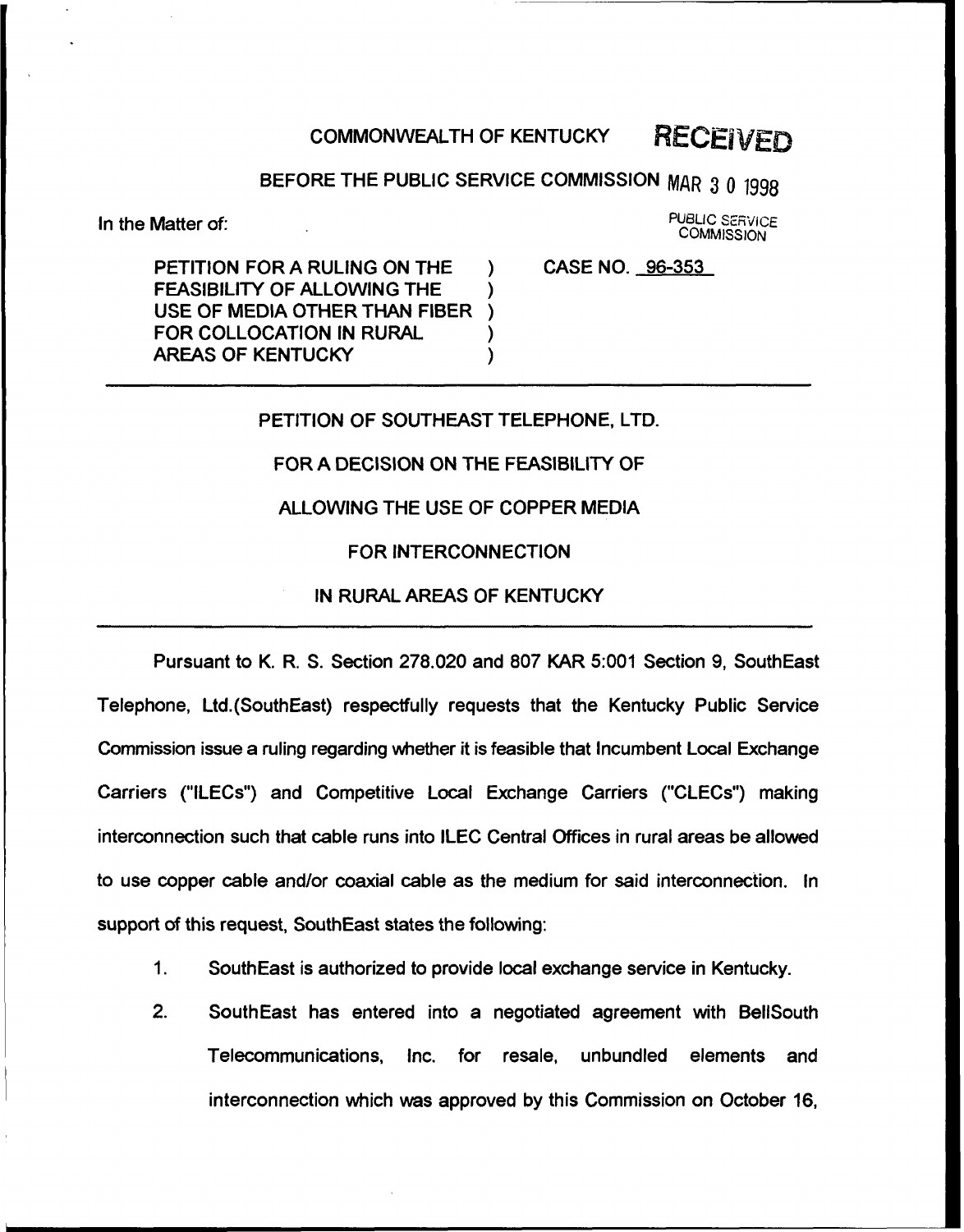1996 ("Agreement"). The Agreement was amended and such amendment was approved by this Commission on July 16, 1997.

- 3. BellSouth and SouthEast are currently discussing the method of interconnection between the companies in a rural area in Kentucky including an amendment to the existing Agreement to change Attachment C-13 to allow copper interconnection in rural areas.
- 4. Section 51.323(d)(3) of Federal Communications Commission Rules allow State Commissions to approve the use of copper or coaxial cable instead of fiber for interconnection.
- 5. Use of copper or coaxial cable would benefit the public convenience by lowering system costs, thereby lowering the cost of service to rural customers. Further ILECs would be less burdened due to the size of the markets in rural areas.

Further, SouthEast believes that the issue of use of copper or coaxial cable in rural areas is one which companies will face in negotiation of interconnection agreements between ILECs and CLECs in the future. Accordingly, it is an issue that should properly be decided by this Commission.

6. SouthEast concedes that the use of fiber for interconnection, in metro areas with high concentrations of population and the potential for numerous interconnection requests from a variety of CLECs, is probably a necessity. However, rural areas in Kentucky do not have high concentrations of

 $\overline{2}$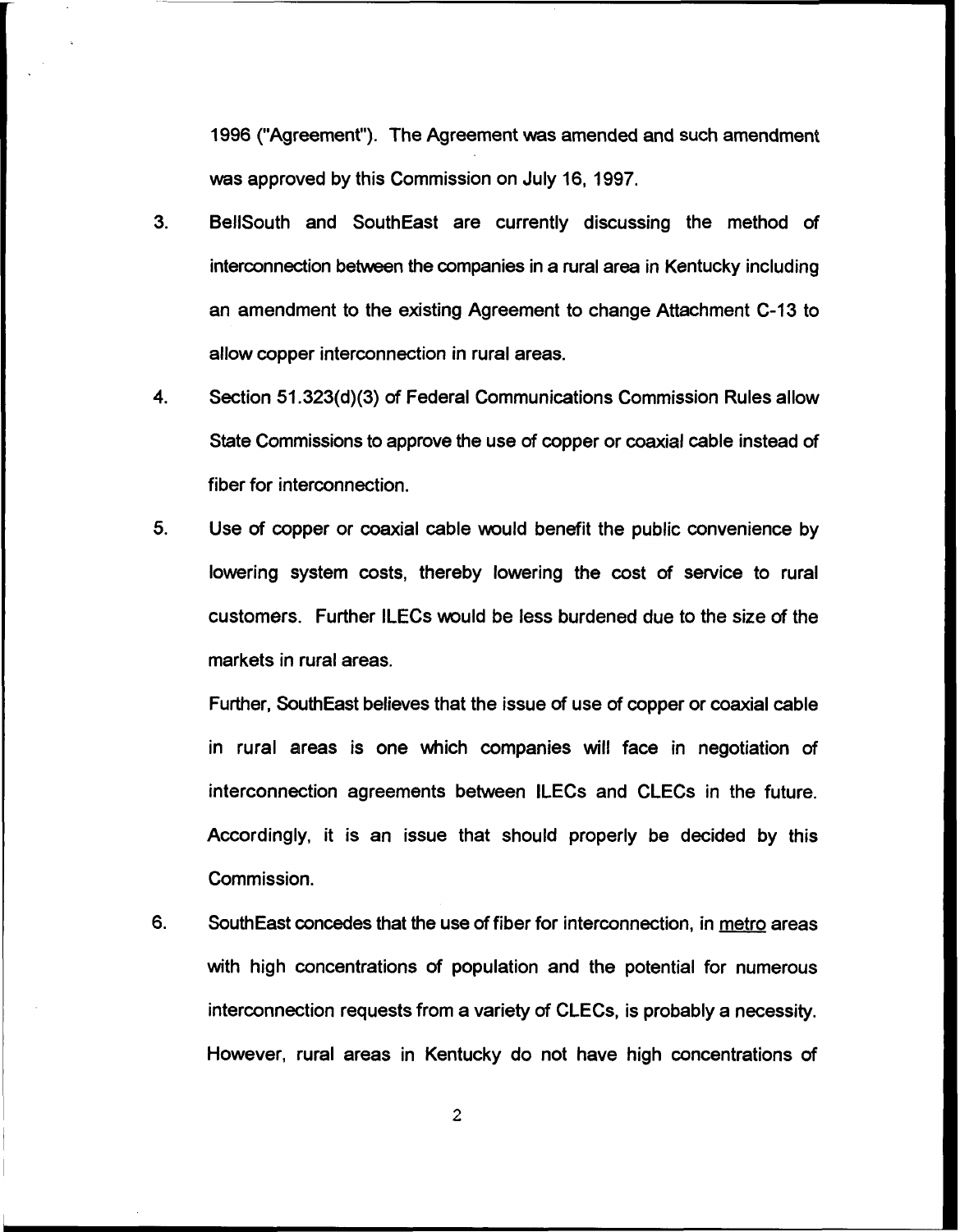population and, to date, there are fewer CLECs in those less profitable areas. This lack of population concentration and smaller number of alternative providers of service reinforces the feasibility of the use of copper or coaxial as the interconnection medium in rural areas. Further, in most cases, ILECs use these less expensive forms of media for cable runs into their central offices in rural areas at present.

7. SouthEast's contact address and voice number is:

SouthEast Telephone P. 0. Box 1001 Pikeville, KY 41502 (606) 432-3000

8. The attorney for SouthEast authorized to represent it in this proceeding and to take service of all documents is:

> Glenn Acree, Esq. Acree Law Office, PSC 836 Euclid Avenue, Suite 309 Lexington, KY 40507 (606) 266-0088

Wherefore, SouthEast respectfully requests that the Commission issue its ruling

declaring that copper and/or coaxial cable are feasible media for interconnection purposes

in rural areas in Kentucky.

Respectfully submitted,

Glenn E. Acree Acree Law Office, PSC 836 Euclid Avenue, Suite 309 Lexington, KY 40507 (606) 266-0088 Counsel for SouthEast Telephone